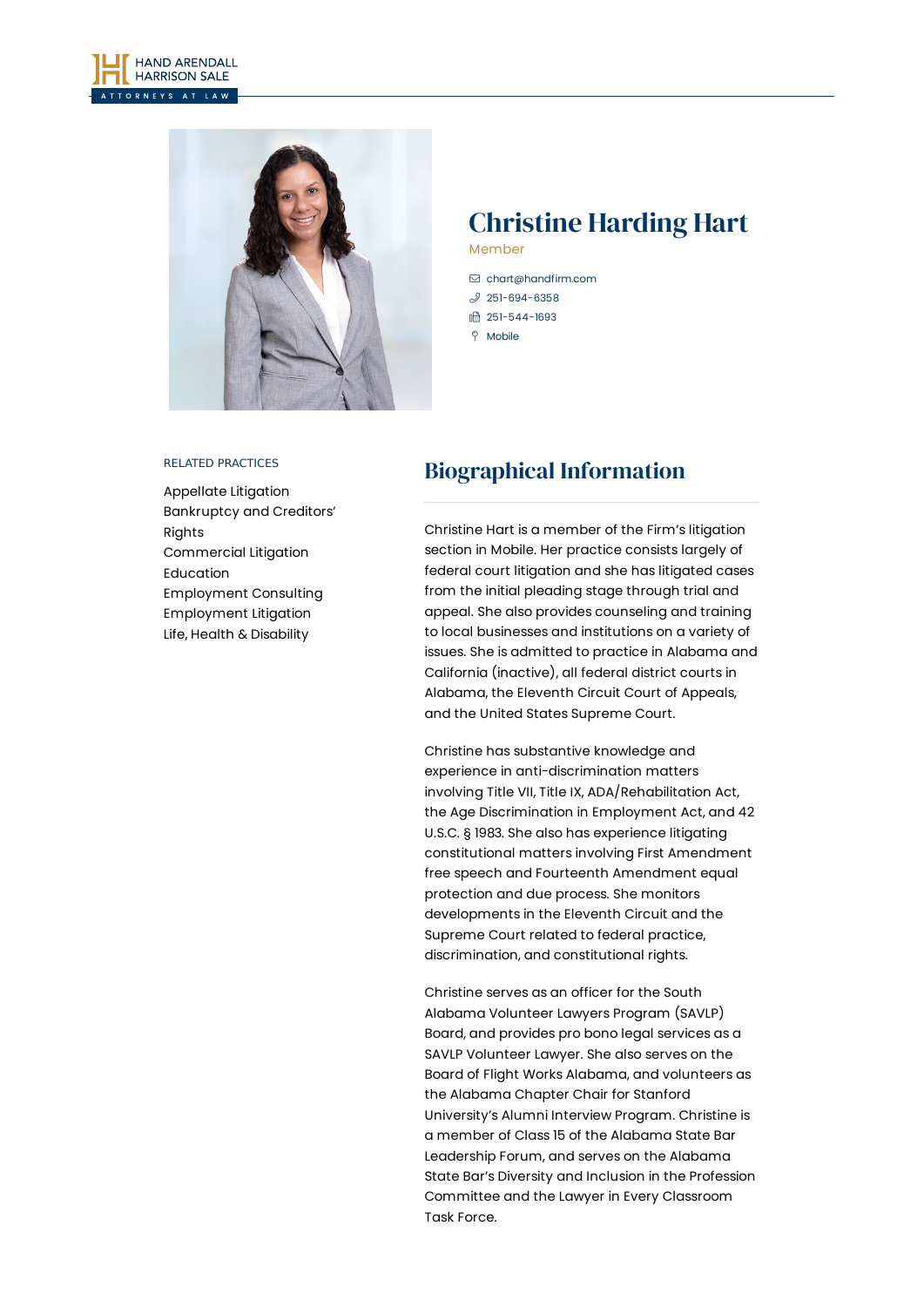Christine grew up in Orange County, California, and attended Stanford University and the USC Gould School of Law. She clerked for the Honorable Theodore A. McKee, U.S. Court of Appeals for the Third Circuit, shortly after she began her legal practice.

Christine lives "across the Bay" in Spanish Fort with her husband Curtis and their young son.

## Admissions

- Alabama State Bar
- California State Bar (Inactive)

## Education

- J.D., University of Southern California Gould School of Law, 2011
- B.A., Stanford University, 2006

## Additional Information

#### **Civic and Professional Affiliations**

- South Alabama Volunteer Lawyers Program Board
- Flight Works Alabama Board
- Alabama State Bar Leadership Forum, Class 15
- Alabama State Bar Diversity and Inclusion in the Profession Committee
- Alabama State Bar Lawyer in Every Classroom Task Force

#### Publications and Presentations

- "Families First Coronavirus Response Act (FFCRA) Leave Requirement Will Expire December 31," Hand Arendall Harrison Sale LLC Employment Alert (December 22, 2020)
- "Alabama Employers Now Required to Notify Separated Employees of the Availability of Unemployment Compensation," Hand Arendall Harrison Sale LLC Employment Alert (July 28, 2020)
- "Managing a Safe Return to the Workplace," Hand Arendall Harrison Sale LLC Employment Alert (April 28, 2020)
- "DOL and IRS Release Guidance on the Families First Coronavirus Response Act (FFCRA), Effective April 1," Hand Arendall Harrison Sale LLC Employment Alert (March 25, 2020)
- "Families First Coronavirus Response Act (FFCRA) is Passed by the House and Senate, Will Require Employers with Fewer than 500 Employees to Provide Paid Leave," Hand Arendall Harrison Sale LLC Employment Alert (March 18, 2020)